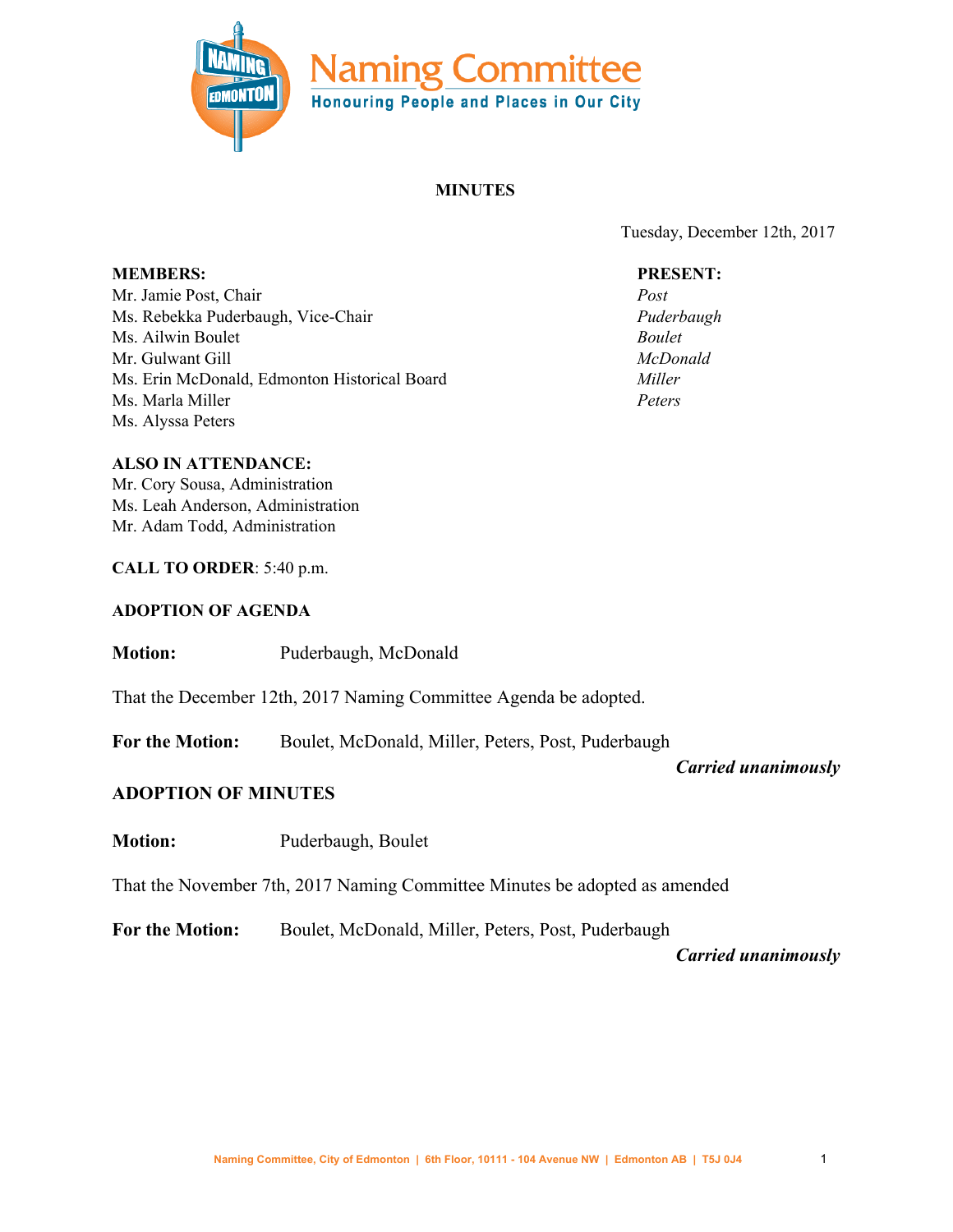

#### **OLD BUSINESS**

#### **1. Request to name a bridge, facility, and stops along the LRT Valley Line West**

**Motion:** Puderbaugh, Peters

That the Naming Committee continues further research and resume discussions during their next meeting.

**For the Motion:** Boulet, McDonald, Miller, Peters, Post, Puderbaugh

*Carried unanimously*

#### **2. Request regarding the naming of neighbourhoods within the Decoteau Area Structure Plan**

**Motion:** Peters, Puderbaugh

That the Naming Committee receives the Indigenous Relations Office report as information.

**For the Motion:** Boulet, McDonald, Miller, Peters, Post, Puderbaugh

*Carried unanimously*

#### **NEW BUSINESS**

#### **3. Request to name a park within the McConachie Neighbourhood**

**Motion:** Boulet, McDonald

That the Naming Committee supports the naming of the District Park located at 180 - McConachie Drive in the McConachie Neighbourhood within the Pilot Sounds Area Structure Plan (ASP) as "Vera Dowling Park".

| <b>For the Motion:</b> | none                                               |
|------------------------|----------------------------------------------------|
| <b>Opposed:</b>        | Boulet, McDonald, Miller, Peters, Post, Puderbaugh |

**Motion:** Puderbaugh, Peters

That the Naming Committee approves the naming of the District Park located at 180 - McConachie Drive in the McConachie Neighbourhood within the Pilot Sounds Area Structure Plan (ASP) as *"Pilot Sounds* **District Park"** as it conforms to the Naming Policy C509B, Section ii (Parks) clause b which states:

*District Level Park - open space which services a specific area and includes larger parks, and athletic grounds associated with high schools; shall be named after the development area.*

**For the Motion:** Boulet, McDonald, Miller, Peters, Post, Puderbaugh

*Carried unanimously*

*Lost*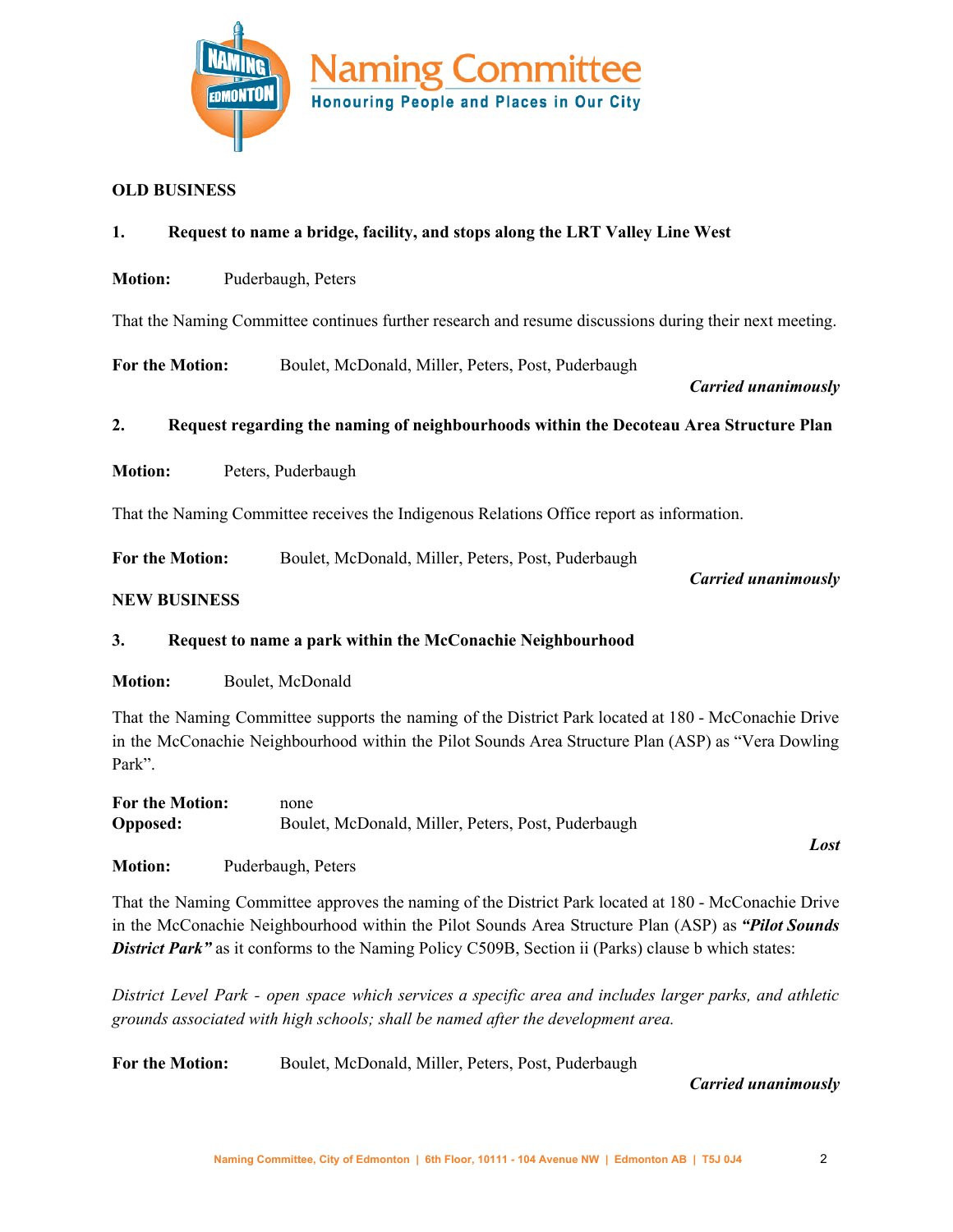

## **Motion:** Boulet, Puderbaugh

That the Naming Committee approves the addition of the name *Vera Dowling* onto the Blatchford aviation names list for future naming opportunities within the Blatchford Neighbourhood which commemorates former aviators.

**For the Motion:** Boulet, McDonald, Miller, Peters, Post, Puderbaugh

 *Carried unanimously*

## **4. Request to name roads within the Paisley Neighbourhood**

**Motion:** Boulet, McDonald

That the Naming Committee approves the naming of two roads located within the Paisley Neighbourhood as *"Podersky Link SW" and "Podersky Place SW".*

**For the Motion:** Boulet, McDonald, Miller, Peters, Post, Puderbaugh

*Carried unanimously*

## **5. Request to name collector roads within the Glenridding Ravine Neighbourhood**

**Motion:** Boulet, McDonald

That the Naming Committee approves the naming of two roads located within the Glenridding Ravine Neighbourhood, as *"Glenridding Ravine Drive SW"* and *"Glenridding Ravine Wynd SW".*

**For the Motion:** Boulet, McDonald, Miller, Peters, Post, Puderbaugh

*Carried unanimously*

# **6. Request to name a road within the Allard Neighbourhood**

**Motion:** Boulet, McDonald

That the Naming Committee approves the naming of a road located within the Allard Neighbourhood as *"Alwood Point SW".*

**For the Motion:** Boulet, McDonald, Miller, Peters, Post, Puderbaugh

*Carried unanimously*

### **7. Request to name a road within the Edgemont Neighbourhood**